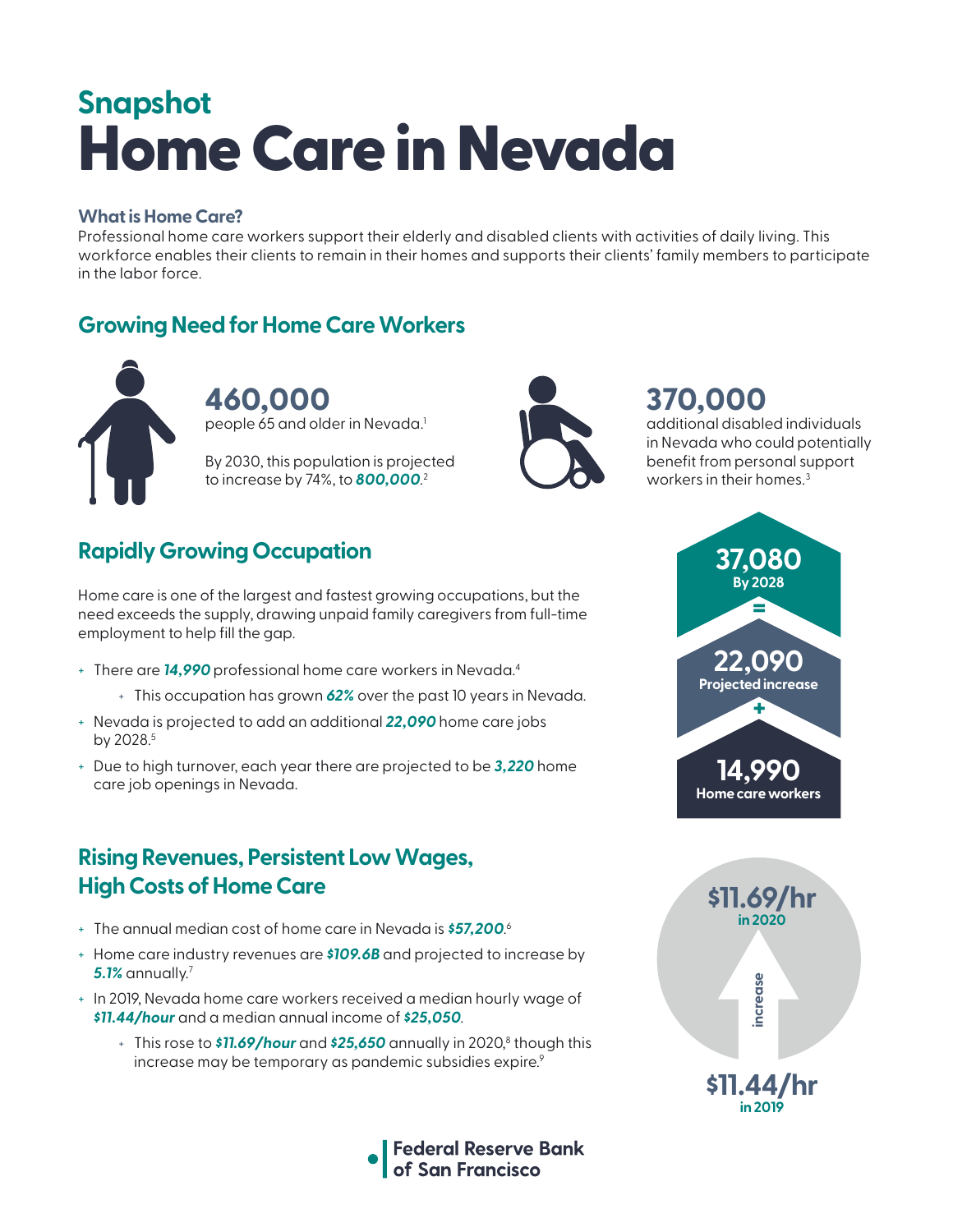## **Worker Demographics**

The Nevada home care workforce is disproportionately composed of women of color and immigrant women. Their median age is 52.<sup>10</sup>



#### **Economic Impacts and Racial & Ethnic Disparities**

Recruitment and retention of workers in this rapidly growing occupation can help support the Nevada economy.

- + Professional home care workers help family members–especially women–to remain in the workforce,<sup>11</sup> but many families are waiting to receive this support.
	- + *781* elderly and disabled individuals are waitlisted for home care Medicaid waivers in Nevada.
- + Studies have found that raising wages for home care workers leads to lower costs from reduced turnover and from workers' reliance on public safety net programs.<sup>12</sup>
- + Low wages result in thousands of Nevada home care workers living in poverty: <sup>13</sup>